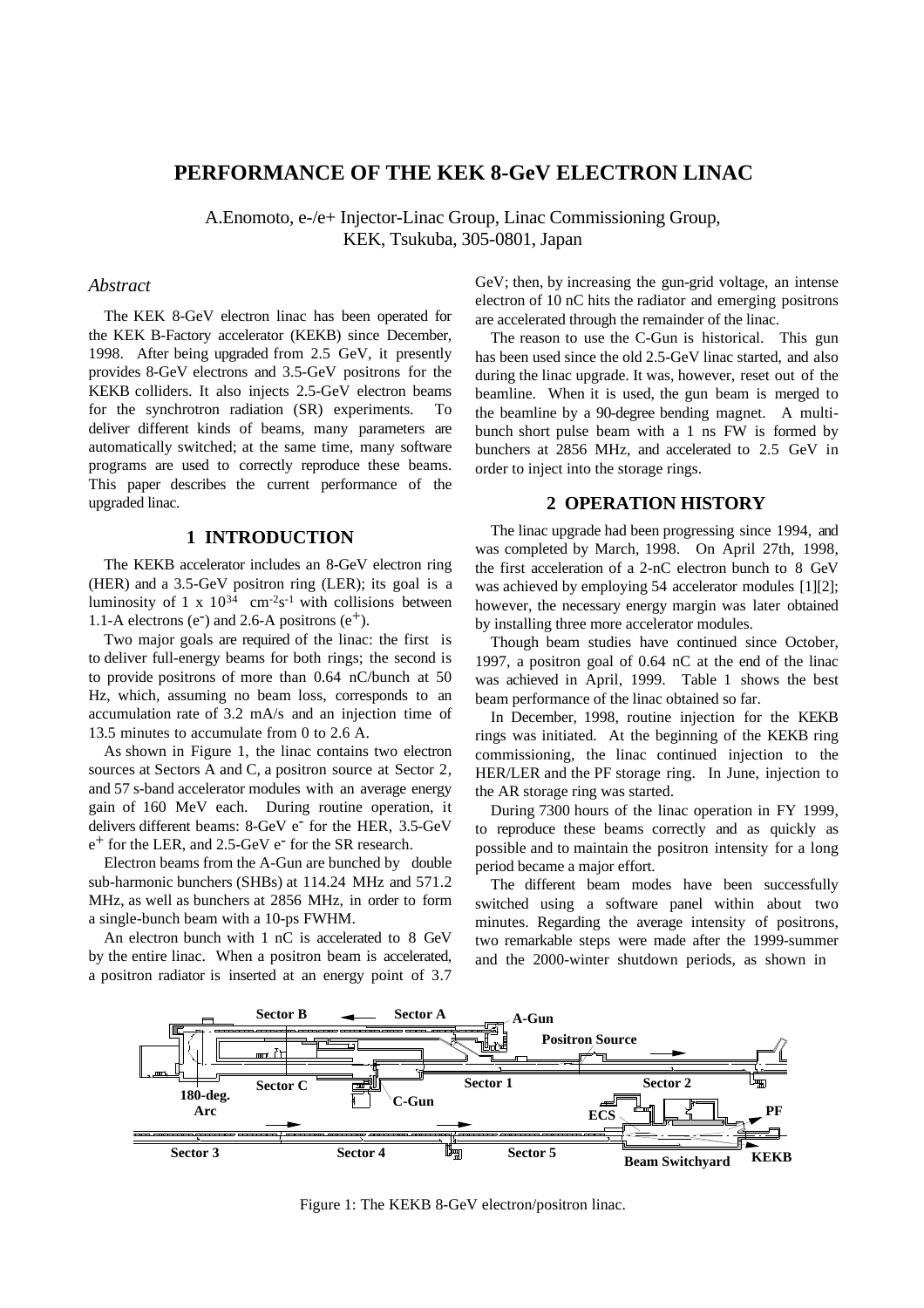|                        |                                                |                |                | 8-GeV electron |                | 3.5-GeV positron |  |
|------------------------|------------------------------------------------|----------------|----------------|----------------|----------------|------------------|--|
|                        |                                                |                | Goal           | Achieved       | Goal           | Achieved         |  |
| $(1)$ Gun              | Energy                                         | keV            | 200            | 200            | 200            | 200              |  |
|                        | Intensity                                      | nC/pulse       | 1.5            | 2              | 13             | 14               |  |
|                        | Pulse width                                    | n <sub>s</sub> | $\overline{c}$ | 1.8            | $\overline{2}$ | 2.8              |  |
| (2) Buncher            | Energy                                         | MeV            | 16             | 16             | 15             | 15               |  |
|                        | Energy spread $(\sigma)$                       | MeV            |                |                | $\overline{2}$ | $\overline{2}$   |  |
|                        | Intensity                                      | nC/pulse       | 1.4            | 1.9            | >10            | 11               |  |
|                        | Efficiency                                     |                |                | 95%            |                | 90%              |  |
|                        | Emittance $\gamma \beta \epsilon$ ( $\sigma$ ) | mm             | 0.06           | 0.04           | 0.06           | 0.08             |  |
|                        | Bunch width                                    | ps             | 5              | 6              | 16             | 10               |  |
| $(3)$ Arc              | Energy                                         | GeV            | 1.5            | 1.7            | 1.5            | 1.7              |  |
|                        | Energy spread $(\sigma)$                       | MeV            | 0.6%           | 0.29%          | 0.6%           | 0.38%            |  |
|                        | Jitters $(p-p)$                                |                |                |                |                | 0.1%             |  |
|                        | Drift (with feedback)                          |                |                |                | $< 0.2\% / h$  |                  |  |
|                        | Emittance $\gamma\beta\epsilon(\sigma)$        | mm             |                | 0.17           |                | 1.7              |  |
|                        | Transmission                                   |                |                | 100%           | >95%           | 100%             |  |
| $(4)$ e+ target        | Energy                                         | GeV            |                |                | 3.7            | 3.7              |  |
|                        | Intensity                                      | nC/pulse       |                |                | >10            | 10               |  |
|                        | Transmission                                   |                |                |                |                | 96%              |  |
| $(5)$ e+ Solenoid exit | Intensity                                      | $nC$ /pulse    |                |                |                | 2.4              |  |
|                        | Specific yield                                 | $e^+/e^-$ GeV  |                |                |                | 6.8%             |  |
| $(6)$ Linac end        | Energy                                         | GeV            | 8              | >8             | 3.5            | >3.5             |  |
|                        | Energy spread $(\sigma)$                       | MeV            | 0.15%          | 0.05%          | 0.125%         | 0.15%            |  |
|                        | Intensity                                      | $nC$ /pulse    | 1.28           | >1.28          | >0.64          | 0.82             |  |
|                        | Specific yield                                 | $e^+/e^-$ GeV  |                |                |                | 2.3%             |  |
|                        | Transmission                                   |                |                | $>80\%$        |                |                  |  |
|                        | Emittance $\gamma \beta \epsilon (\sigma)$     | mm             | 0.25           | 0.31           | 1.5            | 1.4              |  |
|                        | Pulse repetition                               | pps            | 50             | 50             | 50             | 50               |  |

Table 1: Design Beam Goal and Achieved Performance

Figure 2. It increased from 0.32 nC to 0.45 nC, and then again to 0.62 nC. The best injection rate of 1.7 mA/s was recorded in January, 2000.



To increase the positron intensity further is still necessary for decreasing the injection time. Instead of a single-bunch beam, a preliminary study for a two-bunch

## **3 BEAM SWITCH AND INJECTION**

scheme was recently attempted.

The linac must inject four kinds of beams (Table 2). To deliver these beams, some devices must be switched and the parameters must also be changed, as shown in Table 3. However, the number of changed items is suppressed as much as possible, in order to decrease the changing time and to reduce the error probability.

The data of the A-gun have been changed in order to emit a 1 nC pulse or a 10 nC pulse. In addition to current control, a grid timing adjustment is essential because the pulse width increases with charge.

Table 2: Injection Beam (June 2000)

| Ring        | HER           | LER           | PF                              | AR                                |  |
|-------------|---------------|---------------|---------------------------------|-----------------------------------|--|
| Particle    | electron      | positron      | electron electron               |                                   |  |
| Energy      |               | 8 GeV 3.5 GeV | $2.5$ GeV $2.5$ GeV             |                                   |  |
| Pulse       | 1 nC          | $0.6$ nC      |                                 | $0.2 \text{ nC}$ $0.2 \text{ nC}$ |  |
| Width       | single bunch  |               | $1$ ns                          |                                   |  |
| Store       |               | 500 mA 700 mA |                                 | 400 mA 40 mA                      |  |
| Refill from | $\sim$ 350 mA |               | $\sim$ 250 mA 0 mA              |                                   |  |
| Time        | 1 min 10 min  |               | $3 \text{ min}$ $2 \text{ min}$ |                                   |  |
| Interval    | $1-2 h$       |               | $24 h$ $2-4 h$                  |                                   |  |

|                |     | Table 3: Switching parameters and devices |     |     |
|----------------|-----|-------------------------------------------|-----|-----|
| Ring           | HER | LER                                       | PF  | AR  |
| Gun            | А   | А                                         | C   | C   |
| gun data       | #1  | #2                                        | #3  | #3  |
| e+ target      | off | on                                        | off | off |
| pulse solenoid | off | on                                        | off | off |
| chicane        | off | on                                        | off | off |
| rf timing      | #1  | #2                                        | #3  | #3  |
| rf phase       | #1  | #2                                        | #3  | #4  |
| magnet data    | #1  | #2                                        | #3  | #4  |
| monitor range  | #1  | #2                                        | #3  | #3  |

When a positron beam is accelerated, a water-cooled tungsten target of 14 mm thick, as a positron radiator, is inserted into the beamline by a pneumatic actuator, and a chicane (positron-electron separator) is also used. When an electron beam is accelerated, these devices are turned off and a 2-T pulsed solenoid just after the positron radiator is also switched off.

When some accelerator modules are not necessary to be used, the rf timing is delayed by 100 µs. The rf phase values of sub-booster klystrons, each of which drives 8 high-power klystrons, are changed when the positron